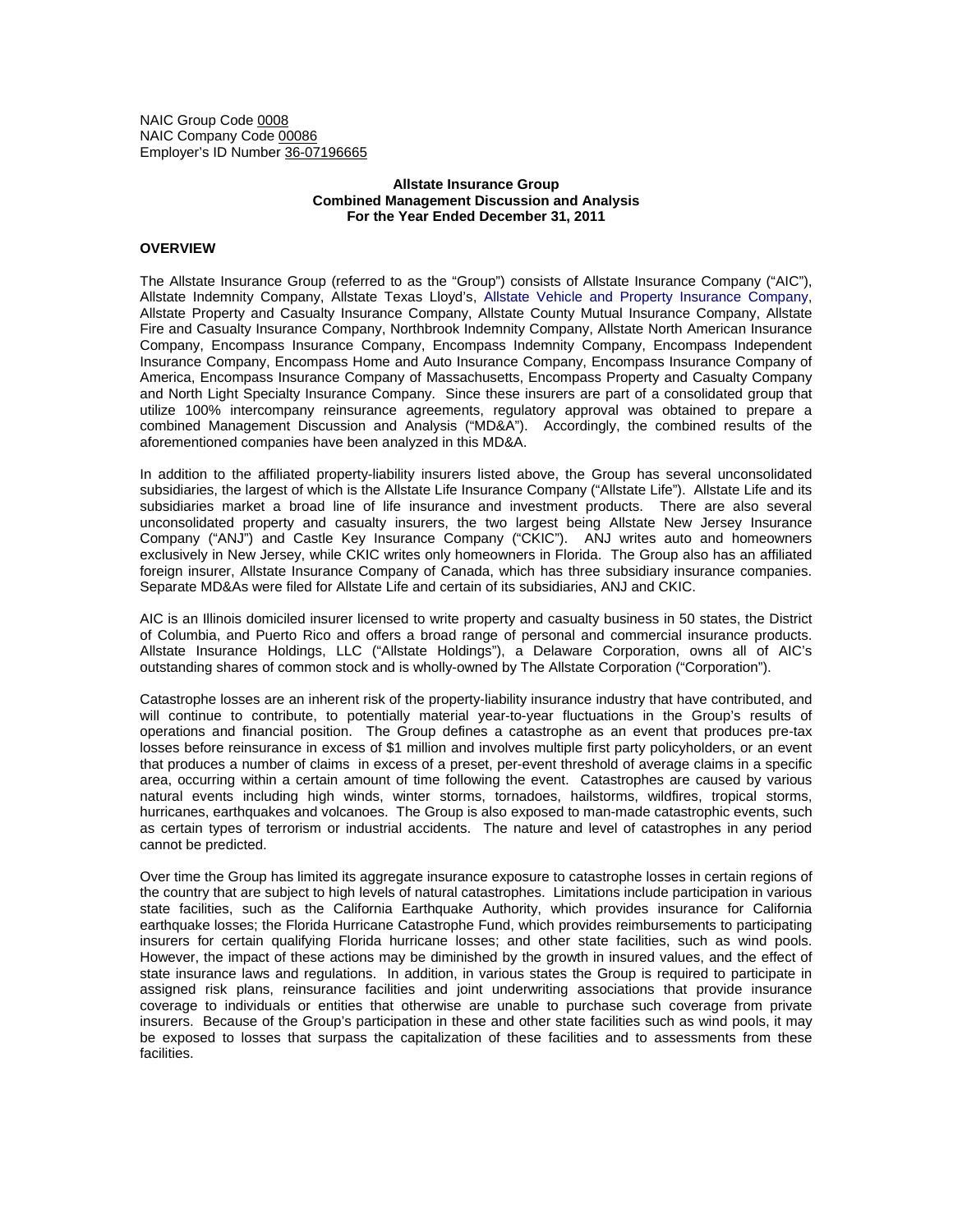The Group continues to take actions to maintain an appropriate level of exposure to catastrophic events while continuing to meet customer's needs, including the following:

- Selectively not offering continuing coverage of mono-line homowners policies in coastal areas of certain states.
- Increased capacity in the brokerage platform for customers not offered a renewal.
- Expanded the Group's excess and surplus carrier to eight new states in 2011, bringing the total number of active states to 25.
- In Texas wind exposure related to insured property located in wind pool eligible areas along the coast including the Galveston Islands is being ceded.
- No writing of new homeowners business in California.

Property catastrophe exposure management includes purchasing reinsurance to provide coverage for known exposure to hurricanes, earthquakes, wildfires, fires following earthquake and other catastrophes. The Group is working for changes in the regulatory environment, including recognizing the need for better catastrophe preparedness, improving appropriate risk based pricing and promoting the creation of government sponsored, privately funded solutions for mega-catastrophes that will make insurance more available and affordable. While the actions that the Group takes will be primarily focused on reducing the catastrophe exposure in our property business, the Group also considers their impact on the ability to market auto lines.

The Group considers the greatest areas of potential catastrophe losses due to hurricanes generally to be major metropolitan centers in counties along the eastern and gulf coasts of the United States. Usually, the average premium on a property policy near these coasts is greater than in other areas. However, average premiums are often not considered commensurate with the inherent risk of loss. In addition, in various states the Group is subject to assessments from assigned risk plans, reinsurance facilities and joint underwriting associations providing insurance for wind related property losses.

The Group has addressed its risk of hurricane loss by, among other actions, purchasing reinsurance for specific states and on a countrywide basis for its personal lines property insurance in areas most exposed to hurricanes; limiting personal homeowners new business writings in coastal areas in southern and eastern states; implementing tropical cyclone deductibles were appropriate; and not offering continuing coverage on certain policies in coastal counties in certain states. The Group continues to seek appropriate returns for its risks. This may require further actions, similar to those already taken, in geographies where the Group is not getting appropriate returns. However, the Group may maintain or opportunistically increase its presence in areas where the Group achieves adequate returns and does not materially increase its hurricane risk.

Effective November 30, 2011, the Corporation replaced AIC as sponsor of the Group's defined benefit pension plans.

## **BUSINESS SEGMENTS**

The Group's property-liability operations consist of two reporting segments: Allstate Protection and Discontinued Lines and Coverages. Allstate Protection comprises three brands: Allstate, Encompass and Esurance. Allstate Protection is principally engaged in the sale of personal property and casualty insurance, primarily private passenger auto and homeowners insurance, to individuals in the United States and Canada. Discontinued Lines and Coverages includes results from insurance coverage that the Group no longer writes and results for certain commercial and other businesses in run-off. These segments are consistent with the groupings of financial information that management uses to evaluate performance and to determine the allocation of resources.

The Allstate brand utilizes marketing delivered to target customers to promote the Group's strategic priorities, with messaging that continues to communicate affordability and the ease of doing business with the Group, as well as the importance of having proper coverage by highlighting the comprehensive product and coverage options.

The Allstate brand is differentiated from competitors by offering a comprehensive range of innovative product options and features as well as product customization, including Allstate Your Choice Auto® with options such as accident forgiveness, safe driving deductible rewards and a safe driving bonus. The Group will continue to focus on developing and introducing products and services that benefit today's consumers and further differentiate the Group and enhance the customer experience. The Company will deepen customer relationships through value-added customer interactions and expanding its presence in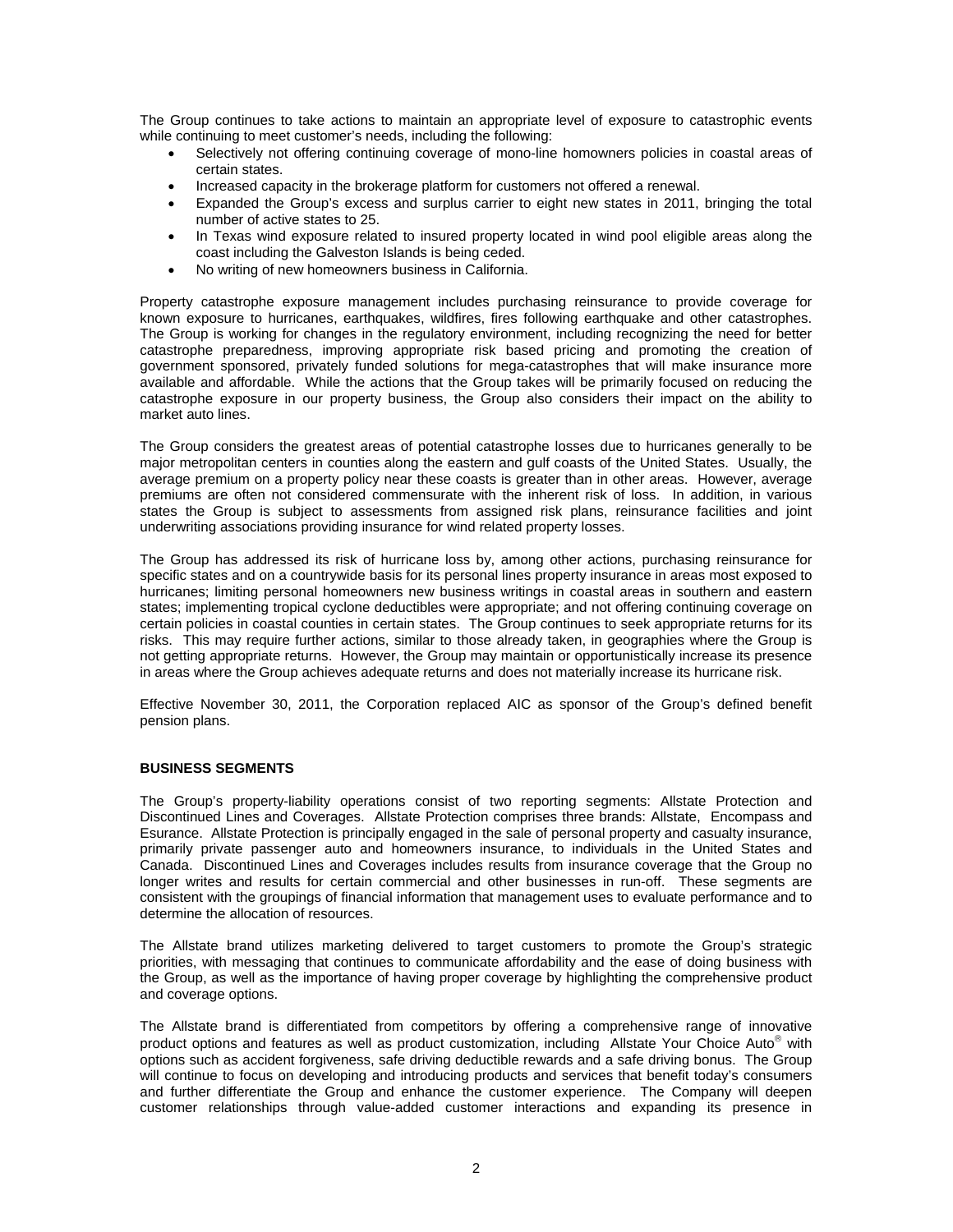households with multiple products by providing financial protection for customer needs. In addition, a claim satisfaction guarantee was introduced that promises a return of premium to any Allstate brand standard auto insurance customer dissatisfied with their claims experience, which differentiates the Group from the competition.

Within the Group's multiple distribution channels the Group is undergoing a focused effort to enhance capabilities by implementing uniform processes and standards to elevate the level and consistency of the Group's customers experience.

The Group continues to enhance technology to integrate distribution channels, improve customer service, facilitate the introduction of new products and services and reduce infrastructure costs related to supporting agencies and handling claims. These actions and others are designed to optimize the effectiveness of its distribution and service channels by increasing the productivity of the Allstate brand's exclusive agencies. Beginning in 2012, Allstate brand direct sales and service will focus on serving customers who prefer personal advice and assistance and work closer with the Group's exclusive agents.

The Group's pricing and underwriting strategies and decisions, made in conjunction within a program called Strategic Risk Management, are designed to enhance both the Group's competitive position and the profit potential. Pricing sophistication, which underlies the Group's Strategic Risk Management program, uses a number of risk evaluation factors including insurance scoring, to the extent permissible by regulations, based on information that is obtained from credit reports. The Group's auto risk evaluation pricing model was implemented for 25 states in 2011 and these implementations will continue in other states throughout 2012. The Group's pricing strategy involves marketplace pricing and underwriting decisions that are based on these risk evaluation models and an evaluation of competitors. The Group will utilize pricing sophistication to increase price competiveness to a greater share of target customers. This process is called optimization and it includes underwriting information, pricing and discounts to achieve a higher close rate.

The Group will also continue to provide a range of discounts to attract more target customers. For Allstate brand auto and homeowners business, the Group continues to improve its mix of customers towards those customers that have better retention and thus potentially present more favorable prospects for profitability over the course of their relationships with the Group. For homeowners, the Group will address rate adequacy and improve underwriting and claim effectiveness. A comprehensive strategic review of our homeowners insurance business is ongoing.

The Allstate Protection segment also includes a separate organization called Emerging Businesses which comprises Business Insurance (commercial products for small business owners), Consumer Household (specialty products including motorcycles, boats, renters and condominium insurance policies), Allstate Dealer Services (insurance and non-insurance products sold primarily to auto dealers), Allstate Roadside Services (retail and wholesale roadside assistance products) and Ivantage (insurance agency). The Group expects we will continue to accelerate profitable growth in Emerging Businesses during 2012.

The Group's strategy for the Encompass brand includes enhancing the Premier Package Policy (providing customers with the ability to simplify their insurance needs by consolidating their coverage into one policy, with one bill, one premium and one renewal date) to appeal to customers with broad personal lines coverage needs and that value an independent agent. Additionally, Encompass is focused on increasing distribution effectiveness and improving agency technology interfaces to become the package carrier of choice for aligned agencies to generate stable, consistent earnings growth.

Pricing of property products is typically intended to establish returns that are deemed acceptable over a long-term period. Losses, including losses from catastrophic events and weather-related losses (such as wind, hail, lightning and freeze losses not meeting the criteria to be declared a catastrophe) are accrued on an occurrence basis within the policy period. Therefore, in any reporting period, loss experience from catastrophic events and weather-related losses may contribute to negative or positive underwriting performance relative to the expectations that were incorporated into the products' pricing. The Group pursues rate increases where indicated using a newly re-designed methodology that appropriately addresses the changing costs of losses from catastrophes such as severe weather and the net cost of reinsurance.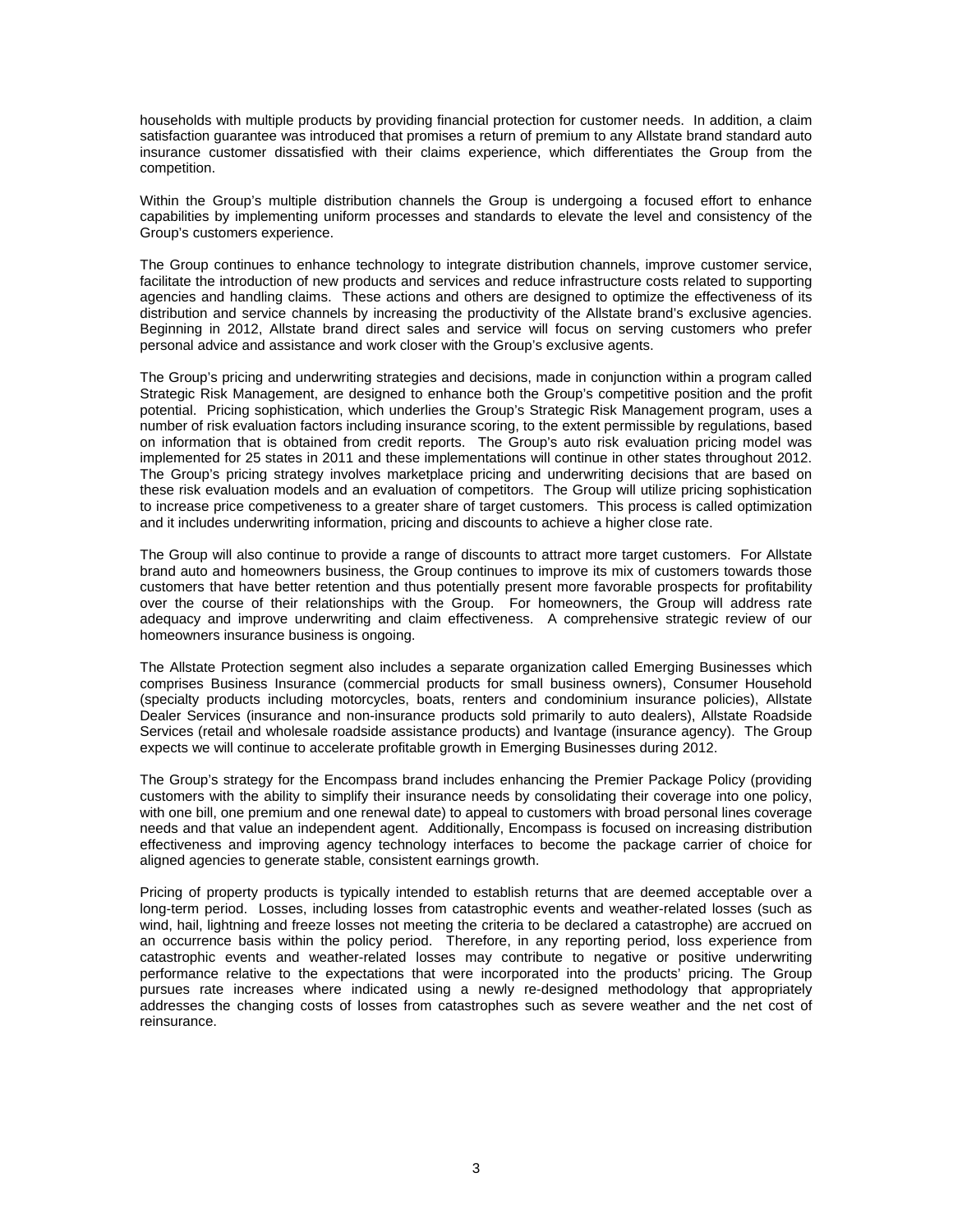## **FINANCIAL POSITION**

# **Cash and invested assets**

The Group's investment strategy emphasizes safety of principal and consistent income generation, within a total return framework. This approach is designed to produce competitive returns over time, and to ensure financial strength and stability for paying claims, while maximizing economic value and surplus growth. A strategic asset allocation model is employed, which considers the nature of the liabilities and risk tolerances, as well as the risk and return parameters of the various asset classes in which the Group invests. The model's recommended asset allocation, along with duration and liquidity considerations, guides the Group's initial asset allocation. This is further adjusted based on an analysis of other potential market opportunities available. Portfolio performance is measured against income targets, with performance relative to benchmarks a secondary consideration.

The Group's portfolio monitoring process includes a quarterly review of all securities to identify instances where the fair value of a security compared to its amortized cost (for bonds, including loan-backed and structured securities) or cost (for stocks) is below established thresholds. The process also includes the monitoring of other impairment indicators such as ratings, ratings downgrades and payment defaults.

The composition of the investment portfolio at December 31 was:

| (in millions)                 | 2011         | 2010         |
|-------------------------------|--------------|--------------|
| <b>Bonds</b>                  | \$<br>22,381 | \$<br>22,911 |
| <b>Preferred stocks</b>       | 93           | 156          |
| Common stocks                 | 8,199        | 8,463        |
| Mortgage loans on real estate | 473          | 17           |
| Real estate                   | 333          | 322          |
| Cash and cash equivalents     | (459)        | (439)        |
| Short-term investments        | 104          | 54           |
| Other invested assets         | 3,830        | 3,318        |
| Total                         | \$<br>34.954 | \$<br>34,802 |

Total invested assets were flat year-over-year increasing only \$152 million. Explanations for the more significant items follow.

#### **Bonds**

The Group's bond portfolio consists of public and privately placed corporate bonds, municipal bonds, asset-backed securites ("ABS"), U.S. government bonds, mortgage-backed securities ("MBS") and foreign government bonds.

At December 31, 2011, 91.2% of the consolidated bond portfolio was rated investment grade, which is defined as having a NAIC Securities Valuation Office rating of 1 or 2, a Moody's rating of Aaa, Aa, A or Baa, a rating of AAA, AA, A or BBB from S&P, Fitch, Dominion, or Realpoint, a rating of aaa, aa, a or bbb from A.M. Best, or a comparable internal rating if an externally provided rating is not available. The investment grade percentage for each individual bond category ranged from 84.3% to 100%. The most significant change in the bond portfolio mix from the prior year occurred in the privately placed securities portfolio which increased \$4.6 billion. There was no significant change in the bond portfolio quality distribution from the prior year.

Bonds with an NAIC rating 1 or 2, including loan backed and structured securities, are carried at amortized cost. Bonds with an NAIC rating 3 through 6 are carried at the lower of amortized cost or fair value, with the difference reflected in unassigned surplus. The fair value of bonds was \$23.1 billion and \$23.3 billion at December 31, 2011 and 2010, respectively. At December 31, 2011, unrealized net capital gains on the bond portfolio, which are measured as the difference between statement value and fair value, were \$768 million compared to \$382 million as of December 31, 2010.

Public corporate bonds totaled \$9.4 billion at December 31, 2011 compared to \$4.8 billion at December 31, 2010. As of December 31, 2011, the portfolio also contained \$1.9 billion of privately placed corporate obligations, compared with \$1.5 billion at December 31, 2010. Privately placed securities primarily consist of corporate issued senior debt securities that are directly negotiated with the borrower or are in unregistered form. Privately placed corporate securities are rated by the National Association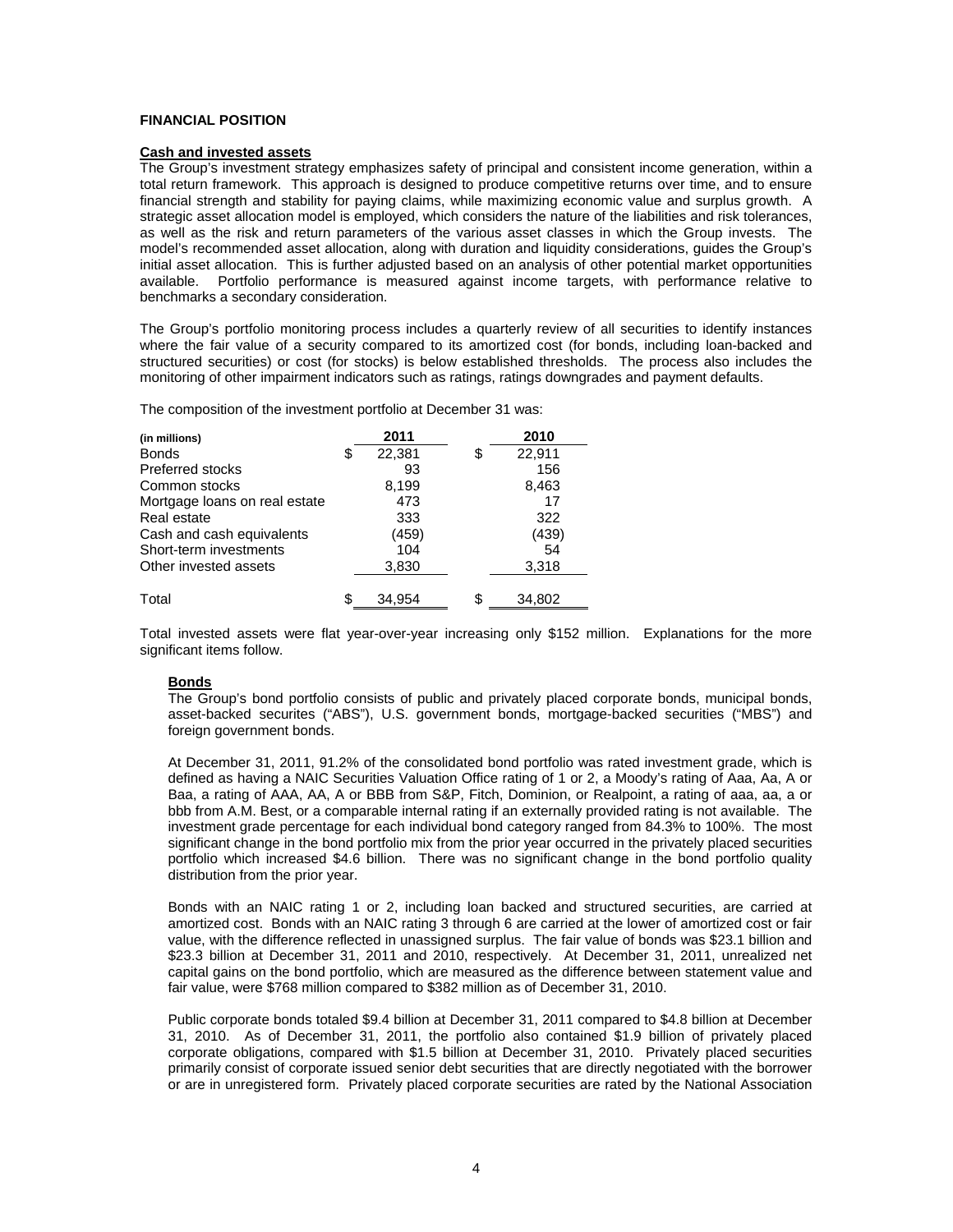of Insurance Commissioners ("NAIC") Securities Valuation Office based on information provided to them.

Municipal bonds including tax-exempt and taxable securities totaled \$7 billion, or 31% of the bond portfolio at December 31, 2011 compared to \$8.5 billion at December 31, 2010. The municipal bond portfolio at December 31, 2011 consisted of 2,220 issues from 1,048 issuers. The largest exposure to a single issuer was 1% of the municipal bond portfolio. Corporate entities were the ultimate obligors of 4% of the municipal bond portfolio.

ABS totaled \$2.6 billion at December 31, 2011 compared to \$2.2 billion at December 31, 2010. Credit risk is managed by monitoring the performance of the underlying collateral. Many of the securities in the ABS portfolio have credit enhancement with features such as overcollateralization, subordinated structures, reserve funds, guarantees and/or insurance.

MBS totaled \$1.3 billion at December 31, 2011 compared to \$2.6 billion at December 31, 2010. The MBS portfolio is subject to interest rate risk, but unlike other fixed income securities, is additionally subject to significant prepayment risk from the underlying mortgages.

The Group identified it had exposure to subprime residential mortgage related risk in the form of assetbacked residential mortgage-backed securities ("ABS RMBS"), as well as a limited partnership investment. The ABS RMBS portfolio includes securities that are collateralized by mortgage loans issued to borrowers that cannot qualify for prime or alternative financing terms due in part to an impaired or limited credit history. It also includes securities that are collateralized by certain second lien mortgages regardless of the borrowers' credit profile. At December 31, 2011, the ABS RMBS portfolio had net unrealized losses of \$37 million, comprised of \$39 million in gross unrealized losses and \$2 million in gross unrealized gains. At December 31, 2010, the ABS RMBS portfolio had net unrealized losses of \$34 million, comprised of \$35 million in gross unrealized losses and \$1 million in gross unrealized gains. The Group believes the unrealized losses on these securities, including those over 24 months, result from the current risk premium on these securities, which should continue to reverse over the securities' remaining lives, as demonstrated by improved valuations in 2010. The Group expects to receive its estimated share of contractual principal and interest collections used to determine the securities' recovery value.

At December 31, 2011, 91.2% of the Group's bond portfolio was rated investment grade, which is defined as having a NAIC Securities Valuation Office rating of 1 or 2, a Moody's rating of Aaa, Aa, A or Baa, a rating of AAA, AA, A or BBB from S&P, Fitch, Dominion, or Realpoint, a rating of aaa, aa, a or bbb from A.M. Best, or a comparable internal rating if an externally provided rating is not available.

Bonds with an NAIC rating 1 or 2, including loan backed and structured securities, are carried at amortized cost. Bonds with an NAIC rating 3 through 6 are carried at the lower of amortized cost or fair value, with the difference reflected in unassigned surplus. The fair value of bonds was \$23.1 billion and \$23.3 billion at December 31, 2011 and 2010, respectively. At December 31, 2011, unrealized net capital gains on the bond portfolio, which are measured as the difference between statement value and fair value, were \$768 million compared to \$382 million as of December 31, 2010.

## **Equity securities**

Equity securities include common and non-redeemable preferred stocks, and investments in affiliates. The \$328 million decrease in common stocks was due to managements' decision to reduce exposure in the equity markets.

#### **Other invested assets**

Other invested assets increased \$512 million due to additional investments in hedge funds during 2011. Additions to two joint venture investments totaled \$300 million. Receivable for securities increased \$122 million due to a high volume of sale trades in December, with the settlements occurring in the first week of January.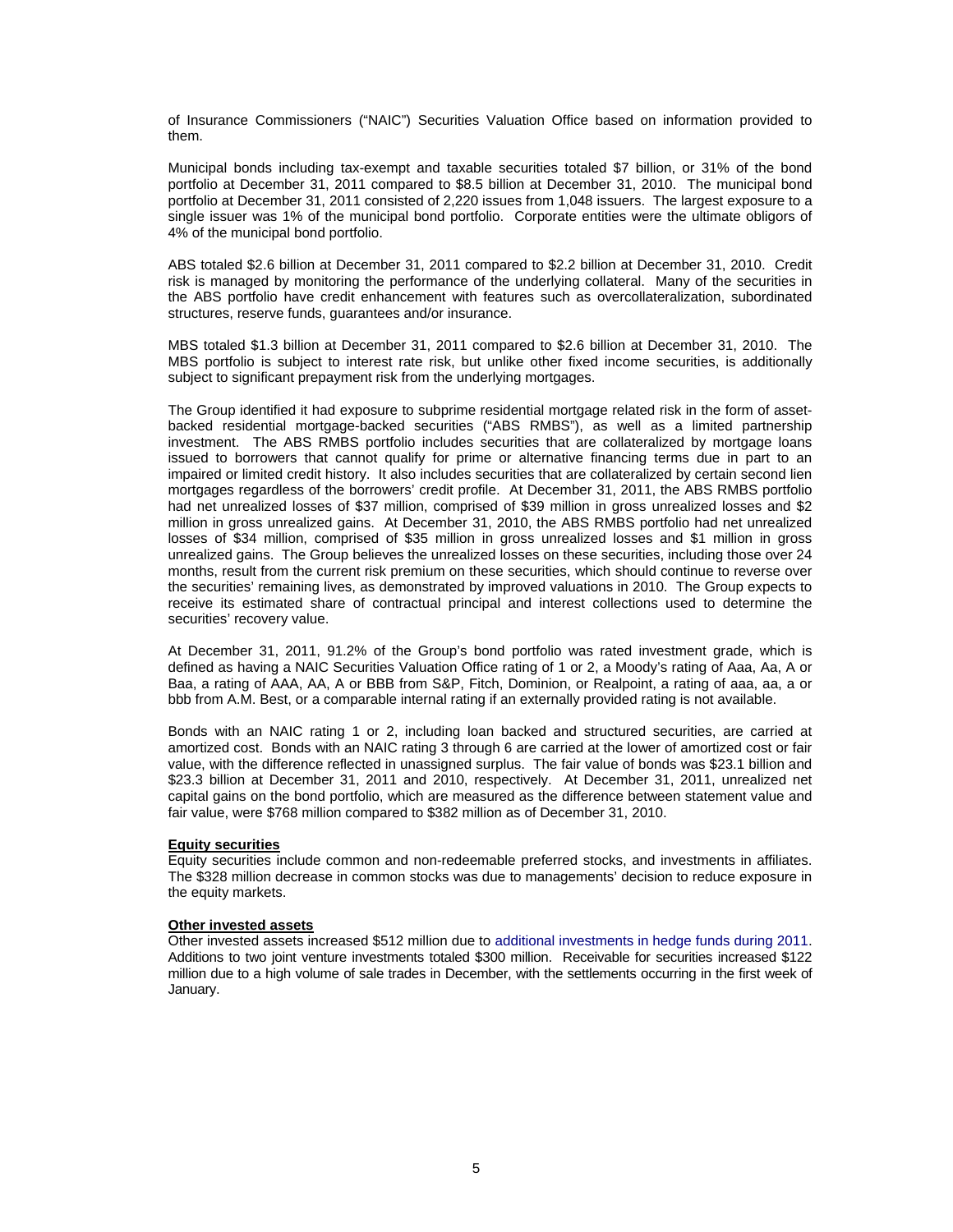## **Reserves for losses and loss adjustment expenses**

Activity in the reserve for losses and loss adjustment expenses, on a net basis, was summarized as follows at December 31:

| (in millions)          |    | 2011   | 2010         |
|------------------------|----|--------|--------------|
| Balance at January 1   | S. | 14,785 | \$<br>14,503 |
| Current year           |    | 18,657 | 17,410       |
| Prior years            |    | (296)  | (95)         |
| <b>Total incurred</b>  |    | 18,361 | 17,315       |
| Paid related to:       |    |        |              |
| Current year           |    | 12.447 | 11,168       |
| Prior years            |    | 5,610  | 5,865        |
| <b>Total paid</b>      |    | 18,057 | 17,033       |
|                        |    |        |              |
| Balance at December 31 | S  | 15,089 | \$<br>14,785 |

Incurred losses and loss adjustment expenses attributable to insured events of prior years were \$(296) million and \$(95) million as a result of the reestimation of unpaid losses and loss adjustment expenses at the years ending December 31, 2011 and 2010, respectively. During 2011, favorable development in incurred losses and loss adjustment expense related to prior year was primarily due to severity development that was better than expected and catastrophes. During 2010, favorable development in incurred losses and loss adjustment expense related to prior years was primarily due to favorable prior year catastrophes and severity development that was better than expected, partially offset by litigation settlements. These changes were generally the result of ongoing analyses of recent loss development trends. Initial estimates were revised as additional information regarding claims became known.

#### **Capital and surplus**

The following table summarizes the Group's capital position at December 31:

| (in millions)                          | 2011   | 2010   |  |
|----------------------------------------|--------|--------|--|
| Common capital stock                   |        |        |  |
| Gross paid in and contributed surplus  | 4,460  | 4,238  |  |
| Unassigned funds (surplus)             | 10,280 | 10,945 |  |
| Aggregate write-ins                    | 398    | 209    |  |
|                                        |        |        |  |
| Total surplus as regards policyholders | 15.142 | 15,396 |  |

Total surplus as regards policyholders decreased 1.6%, or \$254 million, and was mainly comprised of the following items:

- \$838 million in dividends paid to Allstate Holdings
- \$806 million decrease from the sponsorship change in pension plan
- \$784 million increase in additional minimum pension liability
- \$410 million increase in deferred income tax
- \$239 million in net income
- \$228 million increase in non-admitted assets
- \$222 million in capital contributions
- \$191 million increase in incremental deferred tax asset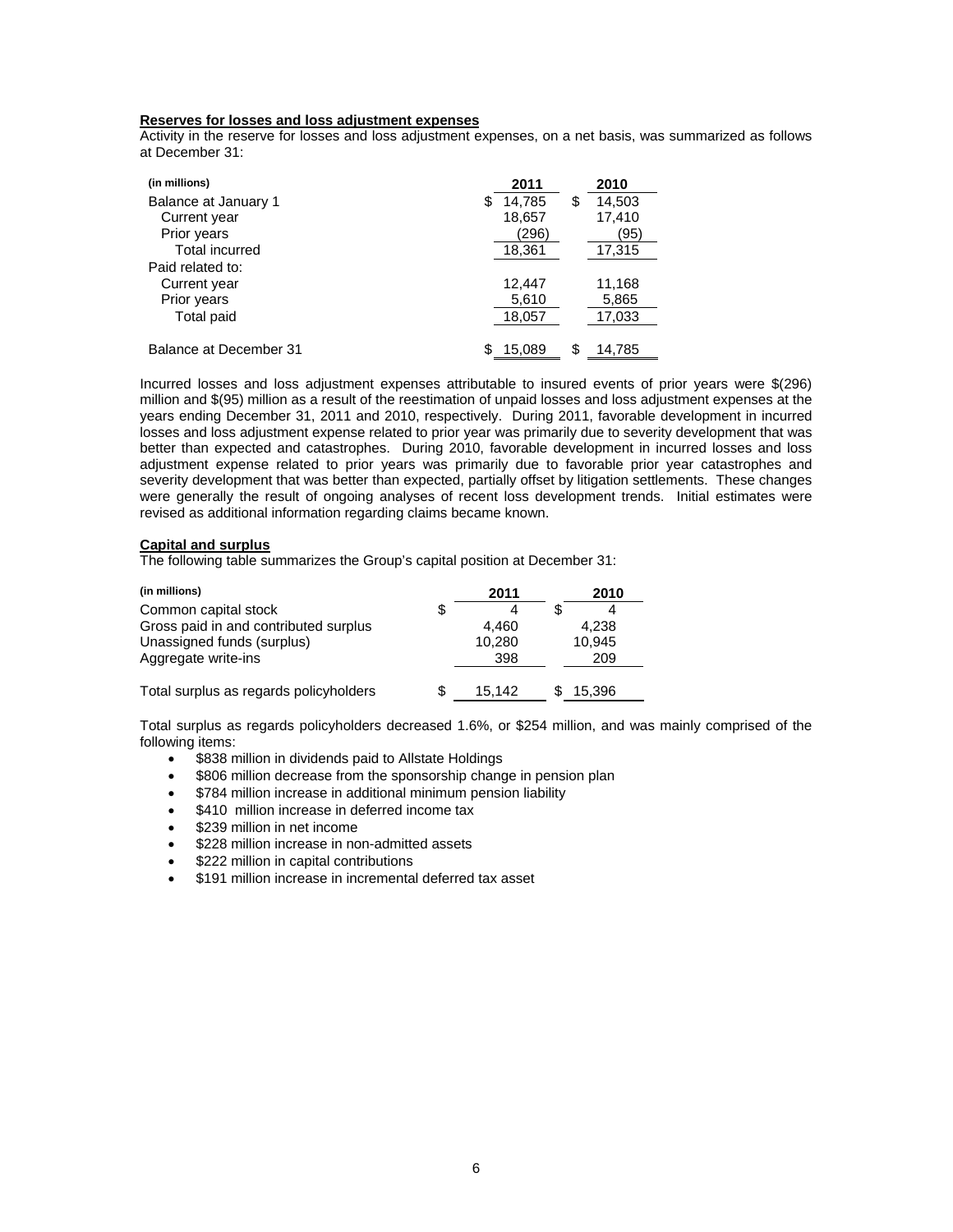## **RESULTS OF OPERATIONS**

| (in millions)                                                                               | 2011         | 2010         |
|---------------------------------------------------------------------------------------------|--------------|--------------|
| Premiums earned                                                                             | \$<br>23,410 | \$<br>23,622 |
| Losses incurred                                                                             | 15,277       | 14,532       |
| Loss expenses incurred                                                                      | 3,084        | 2,783        |
| Other underwriting expenses incurred                                                        | 6,042        | 6,016        |
| Total underwriting deductions                                                               | 24,403       | 23,331       |
| Net underwriting gain(loss)                                                                 | (993)        | 291          |
| Net investment income earned                                                                | 1,179        | 1,091        |
| Net realized capital gains (losses)                                                         | (96)         | (190)        |
| Net investment gain(loss)                                                                   | 1,083        | 901          |
| Total other income                                                                          | 170          | 185          |
| Net income, after dividends to policyholders but before<br>federal and foreign income taxes | 260          | 1,377        |
| Federal and foreign income taxes incurred                                                   | 21           | 348          |
| Net income                                                                                  | \$<br>239    | \$<br>1,029  |

## **Net underwriting gain**

The \$1.3 billion decrease in underwriting gain was primarily due to an increase in homeowners and other personal lines catastrophe losses and a decrease in standard auto underwriting income.

#### **Net realized capital gains(losses)**

Net investment income earned was relatively flat year-over-year and, net realized capital losses decreased \$94 million to \$(96) million in 2011. This decrease was primarily due to the \$88.6 million reduction in bond write-downs.

## **CASH FLOW AND LIQUIDITY**

The following table summarizes cash flow.

| (in millions)                                                   | 2011  | 2010    |
|-----------------------------------------------------------------|-------|---------|
| Net cash from operations                                        | 420   | 861     |
| Net cash from investments                                       | (82)  | 121     |
| Net cash from financing and miscellaneous sources               | (308) | (1.162) |
| Net change in cash, cash equivalents and short-term investments | 30    | (180)   |

The Group's operations typically generate substantial positive cash flows from operations as most premiums are received in advance of the time claim payments are made. Cash provided from investments decreased in 2011 as a result of increased purchases during the year. Negative cash flows from financing decreased mainly due to reduced dividends paid to the stockholder in 2011, offset by \$222 million in capital contributions received.

#### **Financial strength ratings and outlook**

Allstate's financial strength ratings and outlook were A+ (stable), Aa3 (negative) and AA- (negative) and by A.M. Best, Moody's and Standard & Poor's, respectively, as of January 26, 2012.

#### **Risk based capital**

The NAIC has a standard to help assess the solvency of insurance companies, which is referred to as risk based capital ("RBC"). The standard is based on a formula for determining each insurer's RBC and a model